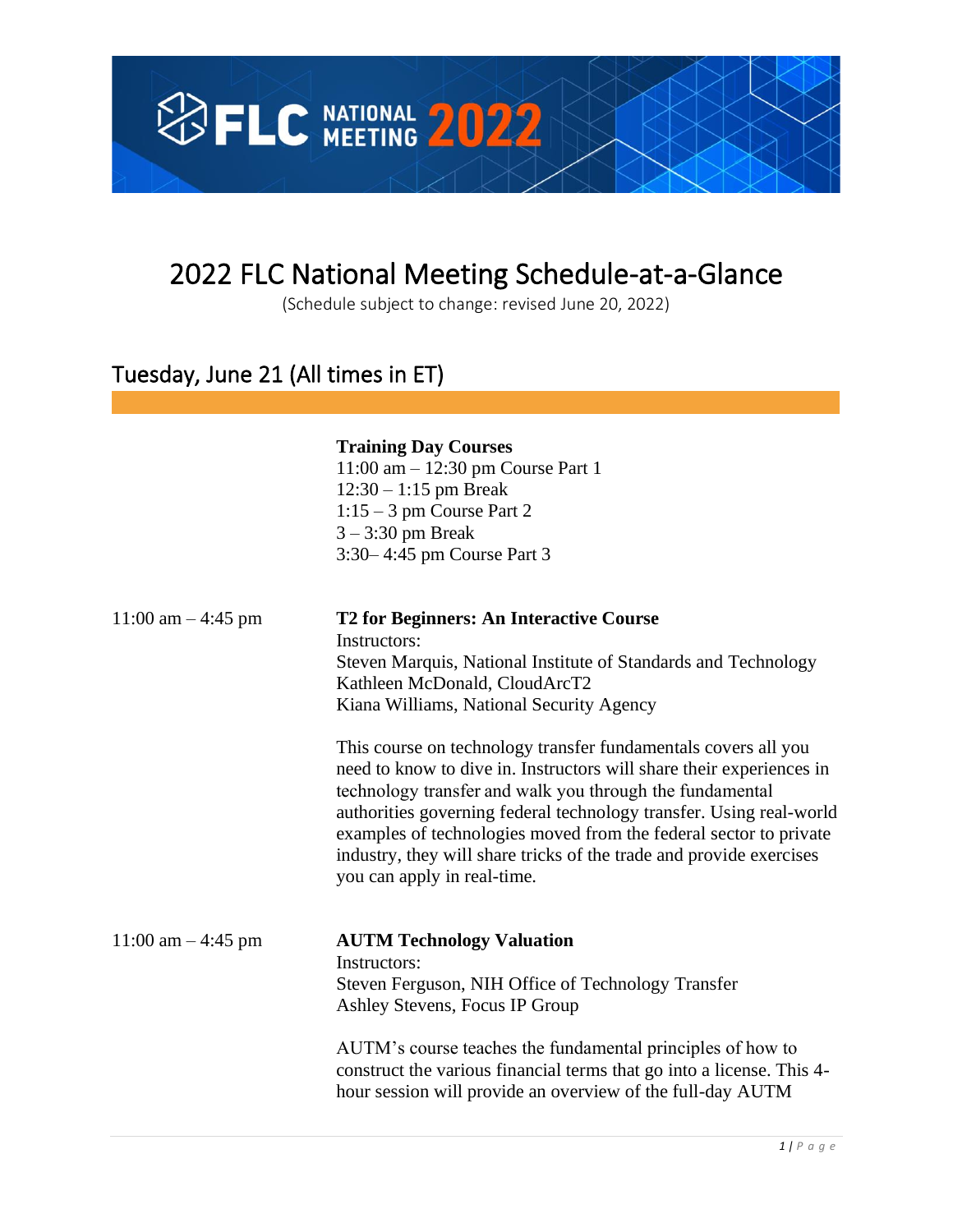

course, which examines concepts such as valuation versus pricing and risk, as well as a series of valuation methodologies, including cost, income, industry standards (comparables), rules of thumb, discounted cash flow and equity.

| 11:00 am $-4:45$ pm | <b>CRADAs</b><br>Instructors:<br>Robert Charles, U.S. Army Medical Research and Development<br>Command<br>Jason Martinez, Sandia National Laboratories                                                                                                                                                                                                                                                                                                                                                                                                                                                                                        |
|---------------------|-----------------------------------------------------------------------------------------------------------------------------------------------------------------------------------------------------------------------------------------------------------------------------------------------------------------------------------------------------------------------------------------------------------------------------------------------------------------------------------------------------------------------------------------------------------------------------------------------------------------------------------------------|
|                     | Cooperative Research and Development Agreements (CRADAs)<br>are one of technology transfer's most important mechanisms and<br>understanding them is crucial for most federal T2 professionals.<br>This intermediate-level course offers a one-stop shop for<br>everything CRADA. You will learn about the CRADA and how it<br>works from seasoned experts who will share a real-life example.<br>Course topics include CRADA authority and laws, practices, and<br>pitfalls, as well as intellectual property considerations.                                                                                                                 |
| 11:00 am $-4:45$ pm | <b>Strategic T2 - Engaging the External Ecosystem</b><br>Instructors:<br>Stephen Auvil, TEDCO<br>Jenna Dix, Naval Surface Warfare Center, Crane Division<br>Kim Mozingo, TEDCO<br>Mike Paulus, Oak Ridge National Laboratory<br>Jason Rittenberg, SSTI<br>Diana Teel, Naval Warfare Center, Aircraft Division Orlando                                                                                                                                                                                                                                                                                                                         |
|                     | This course will provide intermediate and advanced technology<br>transfer professionals with information about engaging<br>organizations within their ecosystems to further their lab's<br>technology transfer efforts and their region's economy.<br>Professionals from labs and technology-based, economic<br>development organizations will lead the session, which will<br>highlight best practices and outline challenges faced by both the<br>laboratories and ecosystem partners. You will hear from a variety<br>of labs and stakeholders and will participate in informal question<br>and answer sessions and structured activities. |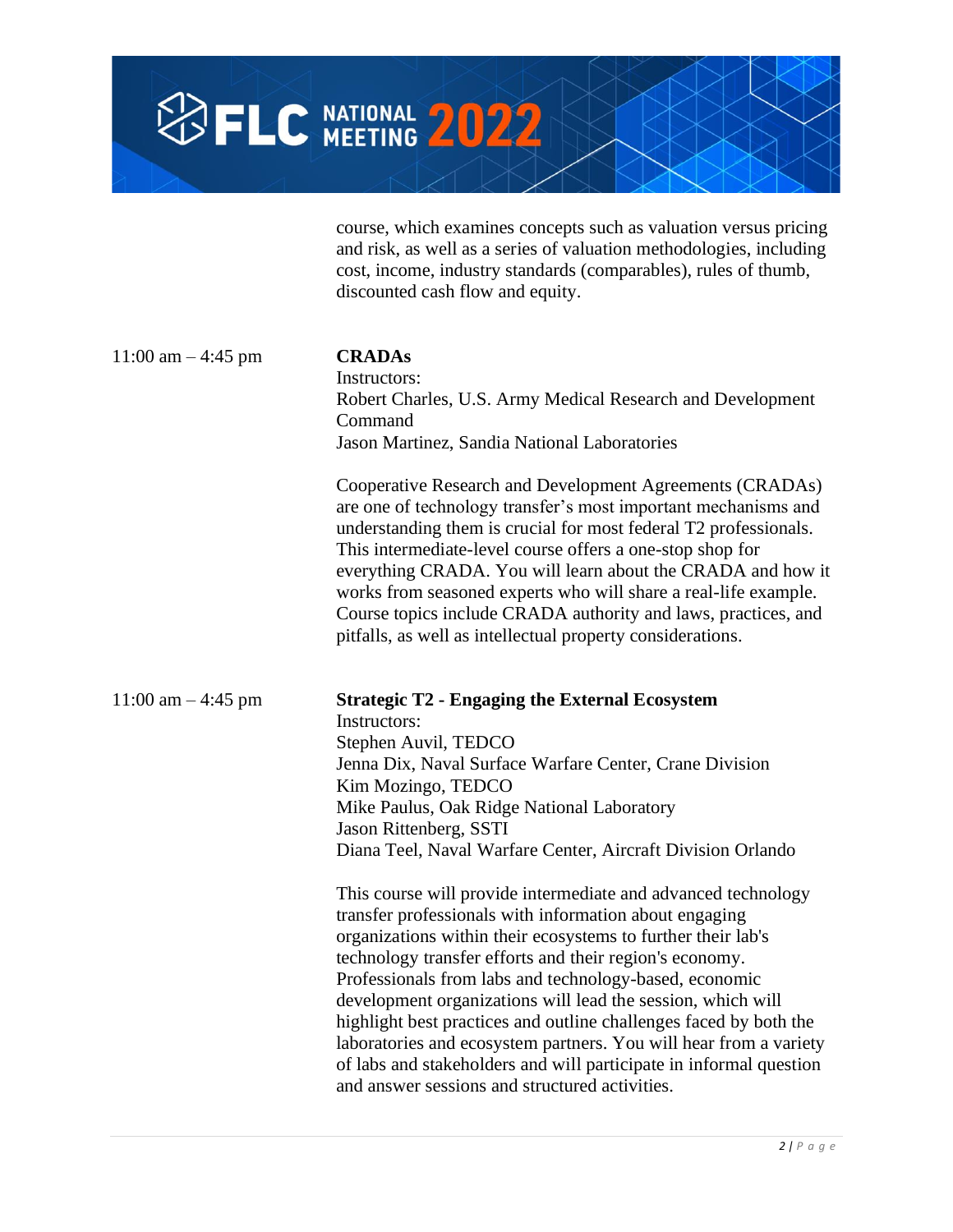

| 11:00 am $-$ 4:45 pm | <b>Intellectual Property for T2 Professionals</b><br>Instructors:                                                                                                                                                                                                                                                                                                                                                                                                                                                                                 |
|----------------------|---------------------------------------------------------------------------------------------------------------------------------------------------------------------------------------------------------------------------------------------------------------------------------------------------------------------------------------------------------------------------------------------------------------------------------------------------------------------------------------------------------------------------------------------------|
|                      | Steven Rubin, Axiom<br>Jayme Selinger, MIT Lincoln Laboratory                                                                                                                                                                                                                                                                                                                                                                                                                                                                                     |
|                      | This course examines the patent process and other forms of<br>intellectual property (IP) protection in the context of federal<br>technology transfer. It will provide detailed information on how to<br>protect intellectual property in federal laboratories, with a focus on<br>the patent process; summarize ownership rights to IP developed<br>under government contracts; explain the major laws affecting IP in<br>federal labs; and explain the types of rights collaborators typically<br>want and how to work with them within the law. |

## Wednesday, June 22

| $11:00 - 11:15$ am     | Welcome<br>Linda Burger, FLC Chair, National Security Agency<br>FLC Chair Linda Burger will officially kick off the National<br>Meeting and preview highlights from the plenaries, sessions and<br>panel discussions to come in the next two days. She will then<br>introduce our keynote speaker, Ray Leach, CEO of JumpStart<br>Inc.                                               |
|------------------------|--------------------------------------------------------------------------------------------------------------------------------------------------------------------------------------------------------------------------------------------------------------------------------------------------------------------------------------------------------------------------------------|
| $11:15$ am $-12:00$ pm | <b>Keynote - Partnering to Advance Technology Transfer</b><br>Ray Leach, CEO, JumpStart, Inc.                                                                                                                                                                                                                                                                                        |
|                        | In his keynote address, Ray will share insights on leveraging<br>entrepreneurial expertise to navigate the challenges of bringing a<br>technology to market and securing venture capital investment. He<br>will discuss assessing technologies for commercial potential,<br>understanding what is needed to get a product to market and<br>engaging with the venture/startup sector. |
|                        | JumpStart is a Cleveland-based venture development organization<br>providing capital, services and connections to help entrepreneurs<br>grow, researchers commercialize, and corporations innovate.                                                                                                                                                                                  |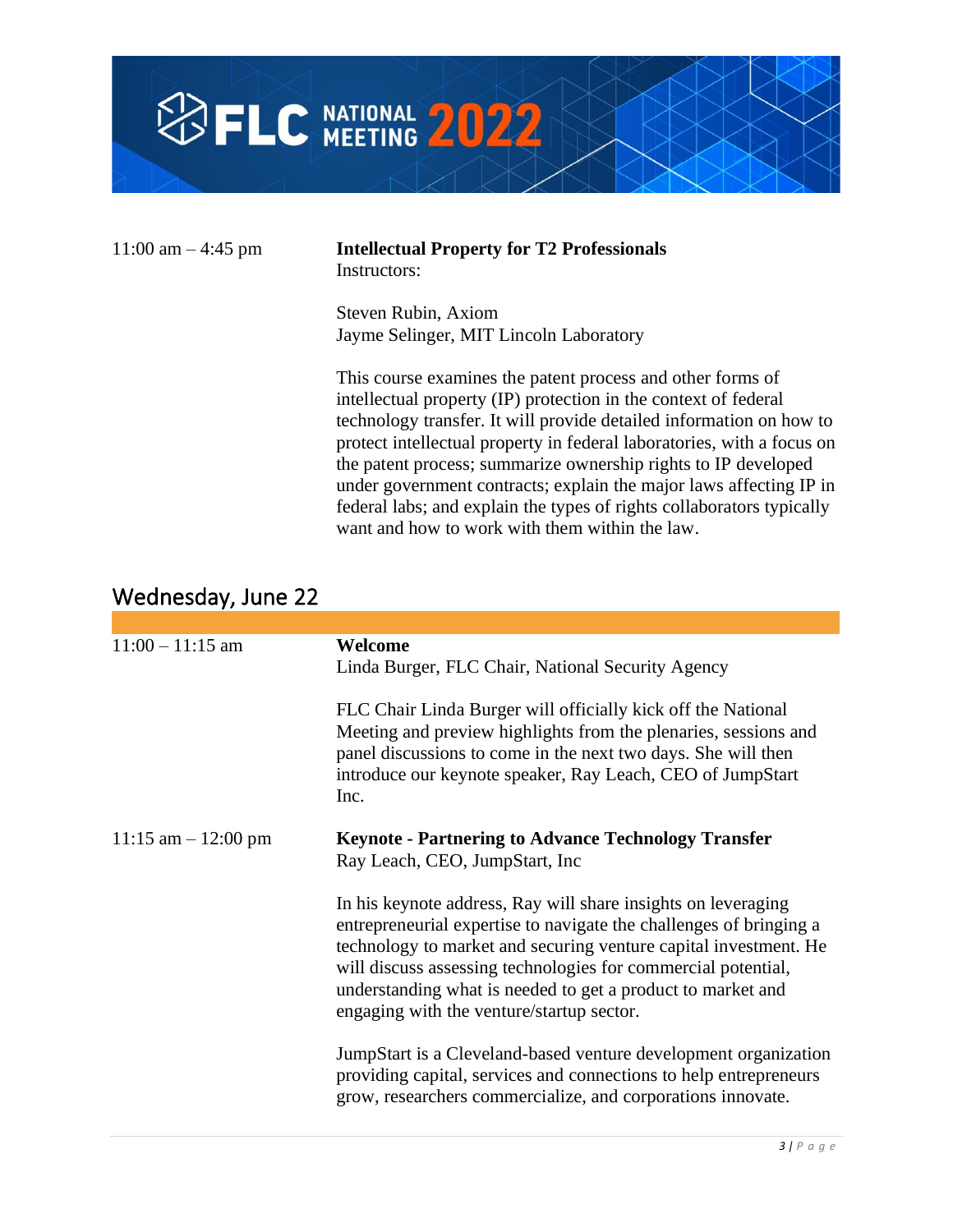

|                    | During Ray's tenure as CEO, JumpStart has gained a national best-<br>in-class reputation for its innovative economic development<br>models and its work to accelerate the growth of entrepreneurship<br>throughout the state of Ohio. Ray was a Sloan Fellow and a<br>graduate of the MIT Sloan School of Management and the<br>University of Akron. He began his career at IBM and went on to<br>co-found four startups. He is the founding CEO of JumpStart Inc.                                                                                                                          |
|--------------------|---------------------------------------------------------------------------------------------------------------------------------------------------------------------------------------------------------------------------------------------------------------------------------------------------------------------------------------------------------------------------------------------------------------------------------------------------------------------------------------------------------------------------------------------------------------------------------------------|
| $12:00 - 12:30$ pm | <b>Break</b>                                                                                                                                                                                                                                                                                                                                                                                                                                                                                                                                                                                |
| $12:30 - 1:15$ pm  | <b>Concurrent Session - Educational Sessions</b>                                                                                                                                                                                                                                                                                                                                                                                                                                                                                                                                            |
|                    | <b>Marketing the Lab: Inside and Out</b><br>Moderator: Jennie Hempstead, Wright Brothers Institute<br>Panelists: Daniel Lockney, NASA<br>René Meadors, Wright Brothers Institute                                                                                                                                                                                                                                                                                                                                                                                                            |
|                    | This session will cover topics including train up your inventor<br>"salesforce," stage gate processes for converting data into valuable<br>market intelligence, direct and indirect marketing best practices,<br>and ways to measure marketing success. Participants will learn<br>about creative approaches to reach current and new audiences,<br>tools that help share your message, and ways to build your<br>network.                                                                                                                                                                  |
|                    | <b>Helping Your Commercial Partners Succeed with the</b><br><b>Manufacturing Extension Partnership</b><br>Moderator: Danny Norman, Tennessee Manufacturing Extension<br>Partnership (TN MEP)<br>Panelists: Jose A. Colucci-Rios, National Institute of Standards and<br>Technology<br>David McFeeters-Krone, Intellectual Assets Corp.                                                                                                                                                                                                                                                      |
|                    | The Manufacturing Extension Partnership (MEP) helps small and<br>medium sized manufacturers (SMMs) achieve operational<br>excellence. With funded offices in every state, these trusted<br>advisors have unique access and geographic breadth to help FLC<br>stakeholders (licensees, CRADA partners, vendors, etc.) source<br>key materials, design efficient workflows, and generally increase<br>the likelihood of meeting your objectives. This session will<br>highlight how the MEP helps SMMs through its core offering and<br>its special projects like the MEP Advanced Tech Team. |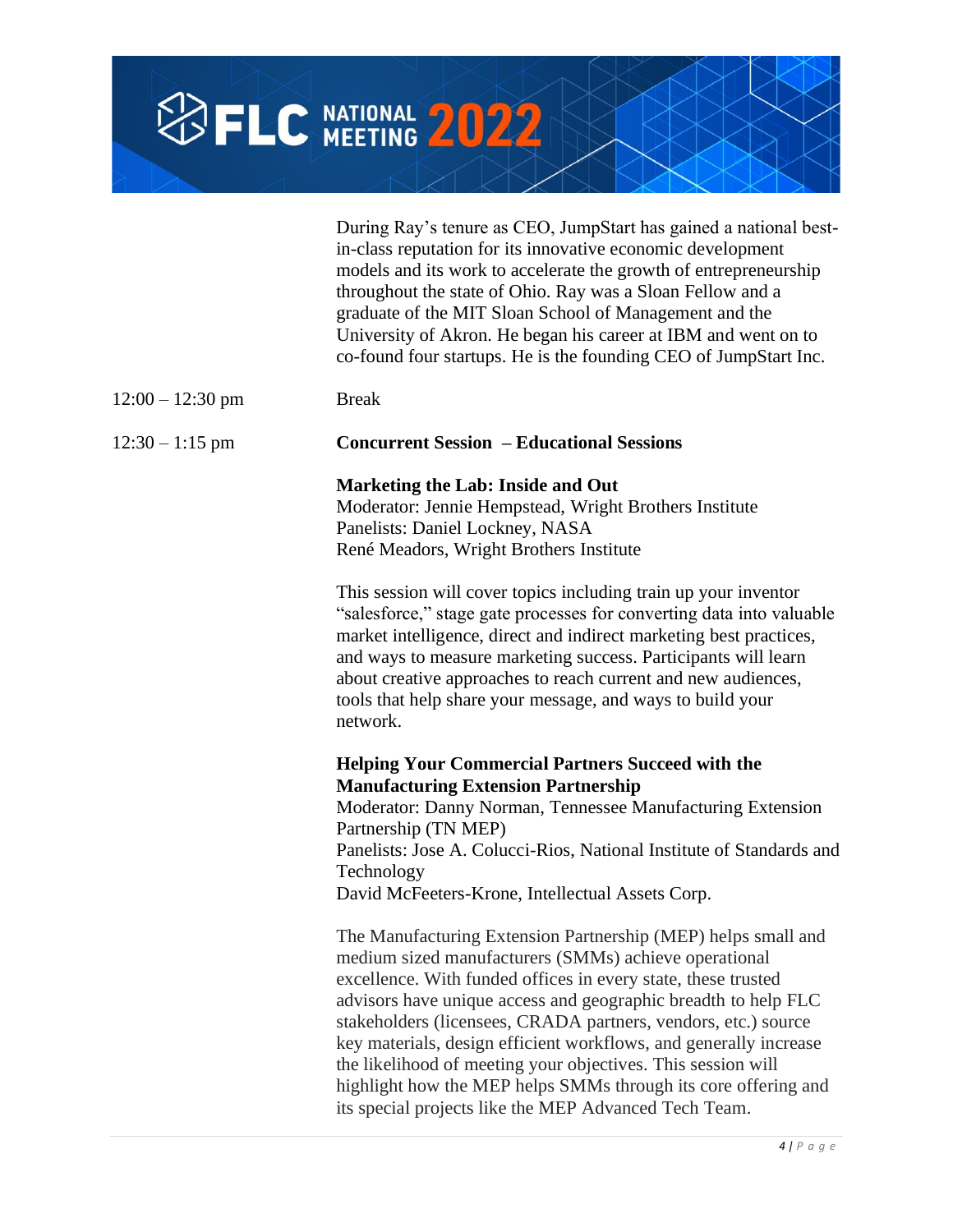

| $1:15 - 1:45$ pm | Lunch Break                                                                                                                                                                                                                                                                                                                                                                                                                                                                                                                                                                                                                                                                                                                               |
|------------------|-------------------------------------------------------------------------------------------------------------------------------------------------------------------------------------------------------------------------------------------------------------------------------------------------------------------------------------------------------------------------------------------------------------------------------------------------------------------------------------------------------------------------------------------------------------------------------------------------------------------------------------------------------------------------------------------------------------------------------------------|
| $1:45 - 2:30$ pm | <b>2022 National Awards Ceremony</b><br>Emcee: Kevin Campbell<br>Linda Burger, FLC Chair, NSA<br><b>Award Co-Chairs:</b><br>Whitney Hastings, NIH/NCI<br>Lisa Marianni, CDC                                                                                                                                                                                                                                                                                                                                                                                                                                                                                                                                                               |
|                  | This year's ceremony will include heartfelt personal acceptance<br>speeches, agency rep kudos, and time in the spotlight for every one<br>of the FLC's 25 award-winning teams and individuals. Plus, the<br>Awards Subcommittee co-chairs will share exciting news about<br>changes to the 2023 awards program. You won't want to miss it.                                                                                                                                                                                                                                                                                                                                                                                                |
| $2:30 - 3:15$ pm | <b>Break</b>                                                                                                                                                                                                                                                                                                                                                                                                                                                                                                                                                                                                                                                                                                                              |
| $3:15 - 4:00$ pm | <b>Lab Directors' Forum</b><br>Moderator: Richard Paul, National Advisory Council<br>Speaker: Bartley P. Durst, U.S. Army Corps of Engineers,<br>Engineer Research and Development Center (ERDC),<br>Geotechnical and Structures Laboratory                                                                                                                                                                                                                                                                                                                                                                                                                                                                                               |
|                  | This Forum is an informative discussion on best practices in lab<br>direction and what makes an outstanding lab director with regard<br>to support for technology transfer. This year, Dick Paul, the FLC<br>NAC Chair, will host the discussion with the 2022 Lab Director of<br>the Year, Bartley P. Durst, of the U.S. Army Corps of Engineers,<br>Engineer Research and Development Center, (ERDC)<br>Geotechnical and Structures Laboratory (GSL). As Director of the<br>GSL, Bartley is known for championing partnerships that turn<br>innovations into opportunities. Join this session to learn how he<br>does that and how his lab has nearly doubled the total number of<br>licenses issued during his five years as Director. |
| $4:00 - 4:30$ pm | <b>Break</b>                                                                                                                                                                                                                                                                                                                                                                                                                                                                                                                                                                                                                                                                                                                              |
| $4:30 - 5:15$ pm | <b>Concurrent Session - Educational Sessions</b>                                                                                                                                                                                                                                                                                                                                                                                                                                                                                                                                                                                                                                                                                          |
|                  | <b>Federally-developed Software in Your Everyday Life</b><br>Moderator: Lisa Marianni, Centers for Disease Control and                                                                                                                                                                                                                                                                                                                                                                                                                                                                                                                                                                                                                    |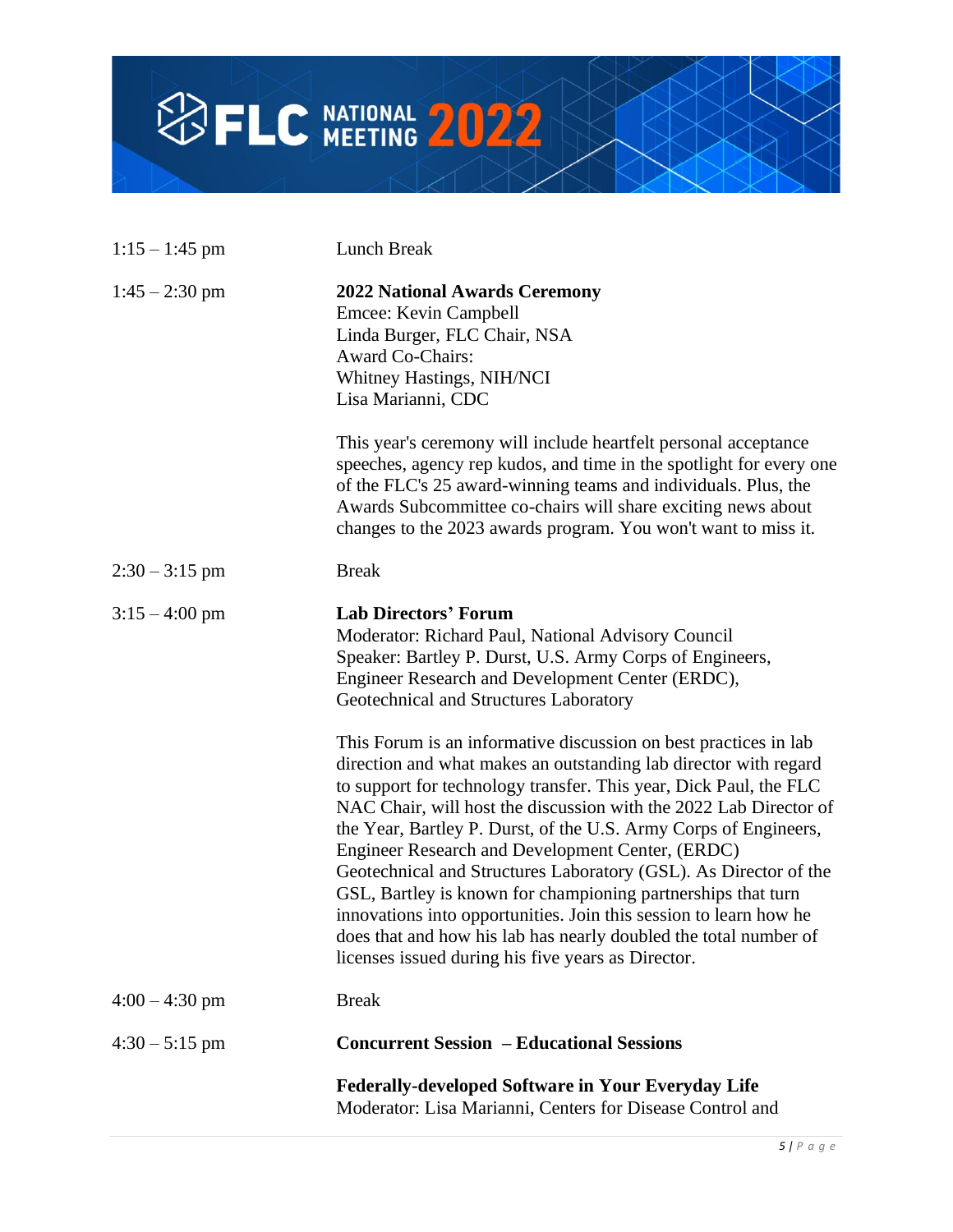| <b>SELC NATIONAL 2022</b> |  |  |  |
|---------------------------|--|--|--|
|                           |  |  |  |

Prevention

Panelists: George Gitchel, Veterans Health Administration Sara Hunt, Pacific Northwest National Laboratory Joan Wu-Singel, TechLink

This thematic panel discussion will feature some of this year's National Award winners who will discuss their technology transfer efforts that helped turn federal software innovations into commercialized products.

#### **Infusing Federal Technology into Startups**

Moderator: Paul Campbell, Brown Venture Group Panelists: Earl Cole, The SMART Tire Company Kathleen McDonald, CloudArcT2 Harvey Schabes, NASA Glenn Research Center

Entrepreneurship plays a vital role in the growth of the U.S. economy. As our nation recovers from pandemic-induced economic turbulence, what roles can federal laboratories play? In this session, we'll hear a from a variety of tech transfer pros, venture capitalists and company founders on how lab-developed technology moves into startups.

| $11:00 - 11:45$ am    | <b>Town Hall</b><br>Moderator: Linda Burger, FLC Chair, National Security Agency<br>Panelists: Jenna Dix, Naval Surface Warfare Center, Crane<br>Division<br>Whitney Hastings, National Institutes of Health<br>Karen Presley, National Security Agency<br>Jennifer Stewart, Naval Surface Warfare Center, Corona Division |
|-----------------------|----------------------------------------------------------------------------------------------------------------------------------------------------------------------------------------------------------------------------------------------------------------------------------------------------------------------------|
|                       | Join us for an interactive session to hear about all the activities of<br>the FLC and how you can get involved                                                                                                                                                                                                             |
| 11:45 am $-$ 12:15 pm | <b>Break</b>                                                                                                                                                                                                                                                                                                               |
| $12:15 - 1:00$ pm     | <b>Concurrent Session – Educational Sessions</b>                                                                                                                                                                                                                                                                           |

### **Thursday, June 23**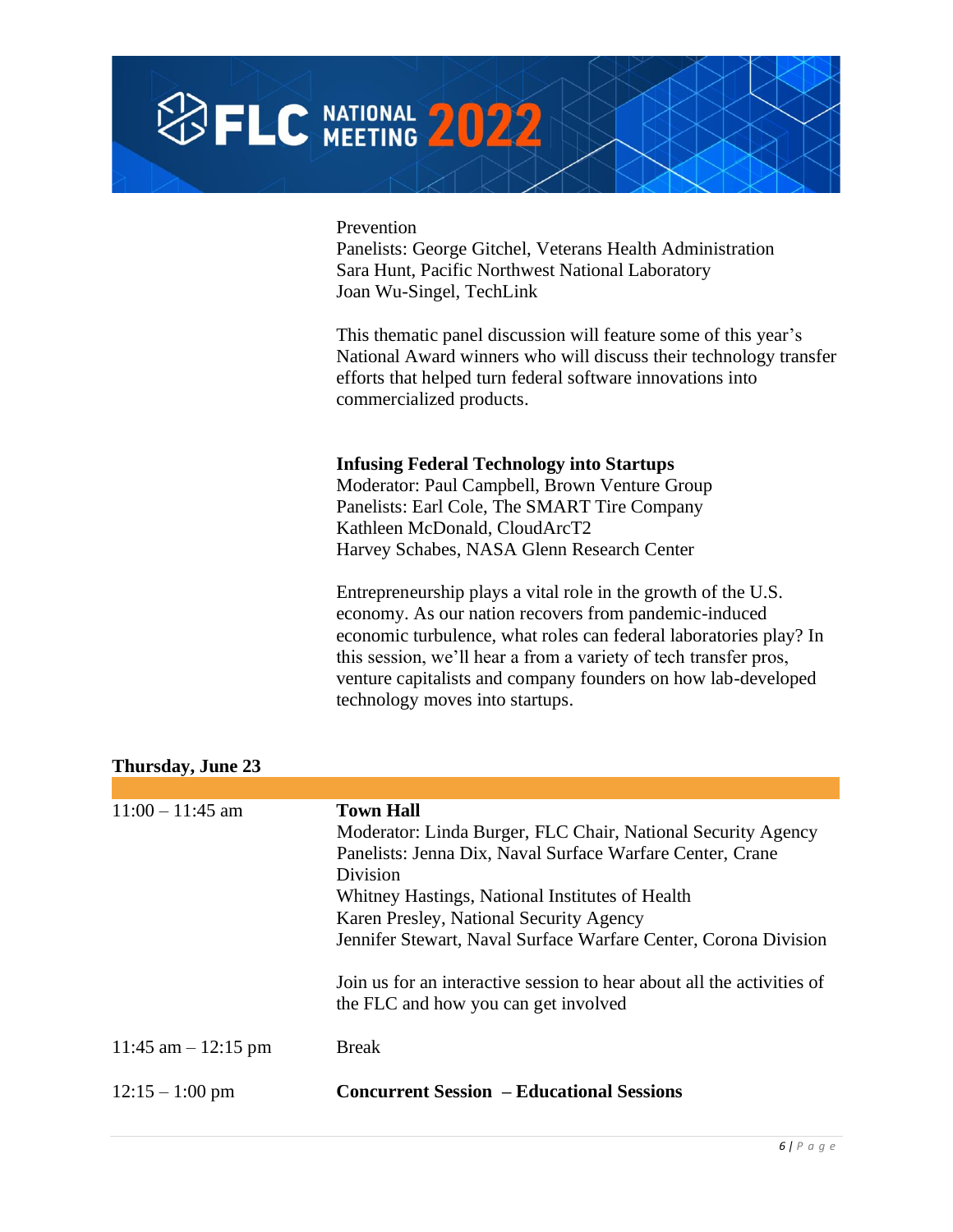|                  | <b>SFLC NATIONAL 2022</b>                                                                                                                                                                                                                                                                               |
|------------------|---------------------------------------------------------------------------------------------------------------------------------------------------------------------------------------------------------------------------------------------------------------------------------------------------------|
|                  |                                                                                                                                                                                                                                                                                                         |
|                  | <b>Seed Investing in Tech Ventures: Evolving Models</b><br>Moderator: Robert Heard, Cimarron Capital Partners<br>Panelists: Dave Blivin, Cottonwood Tech Fund<br>Karl Fooks, U.S. Treasury Advisor on Venture Investing Programs<br>by States                                                           |
|                  | Join us to hear from investors working with seed stage technology<br>ventures. Learn how they evaluate opportunities, value companies,<br>price deals, and structure investments. Explore how investee<br>companies seek commercial advantage from licensed technologies.                               |
|                  | <b>Artificial Intelligence and Intellectual Property</b><br>Elizabeth Arwine, U.S. Army Futures Command                                                                                                                                                                                                 |
|                  | Join this discussion on AI and IP to learn what is and is <i>not</i><br>patentable or copyrightable, and about concerns when engaging in<br>acquisition for AI-related technology. It will cover Dabus AI<br>patent cases, the monkey selfie copyright and Google v Oracle<br>cases.                    |
| $1:00 - 1:30$ pm | <b>Break</b>                                                                                                                                                                                                                                                                                            |
| $1:30 - 2:15$ pm | <b>Concurrent Session - Educational Sessions</b>                                                                                                                                                                                                                                                        |
|                  | <b>Congrats You Have a Licensee! Now the Real Work Begins</b><br>Moderator: David McFeeters-Krone, Intellectual Assets, Corp.<br>Panelists: Janice Karcher, ERDCWERX<br>David Kistin, Sandia National Laboratories                                                                                      |
|                  | This session will cover national, regional, and lab programs to<br>help FLC stakeholders (licensees, CRADA partners, vendors, etc.)<br>overcome hurdles and beat the odds.                                                                                                                              |
|                  | <b>Small Business Fireside Chat: Pivoting to Meet Market Needs</b><br>Moderator: Karen Presley, National Security Agency<br>Panelists: Benjamin Harvey, AI Squared<br>Sudesh Kumar, Kapalya, Inc.<br>Neil Norris, Athcorp Inc. and XZEVN Solutions<br>Robert Williams, Athcorp Inc. and XZEVN Solutions |
|                  | This panel will cover the small business entrepreneurship journey                                                                                                                                                                                                                                       |

≭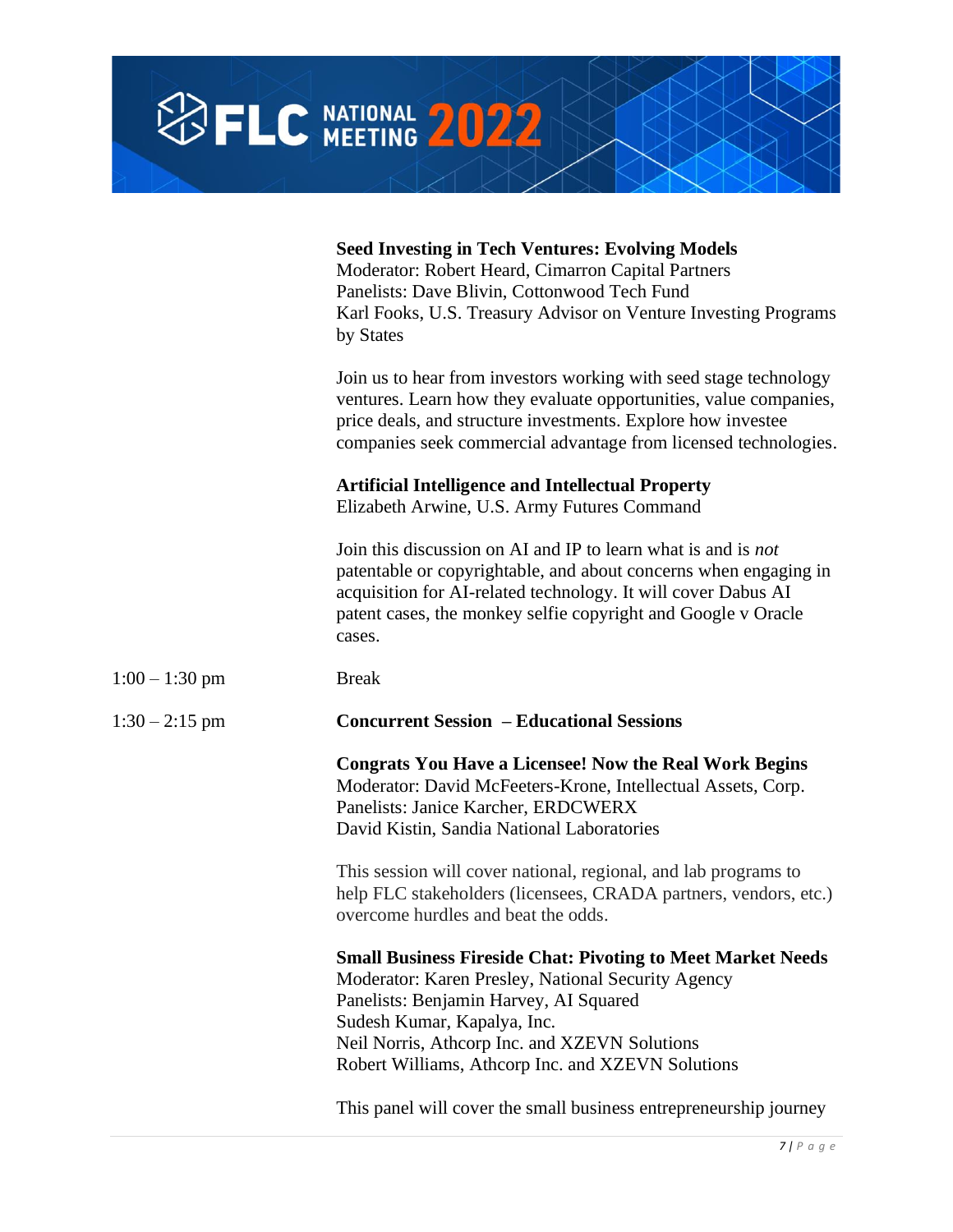

while transforming federally-funded technologies into commercial products. Panelists will discuss the process of developing a plan and product that incorporated government technology and the lessons learned, as well as insight into the types of resources that would have been helpful along the way.

| $2:15 - 2:45$ pm | <b>Break</b>                                                                                                                                                                                                                                                                                                                                                                                                                                                                                           |
|------------------|--------------------------------------------------------------------------------------------------------------------------------------------------------------------------------------------------------------------------------------------------------------------------------------------------------------------------------------------------------------------------------------------------------------------------------------------------------------------------------------------------------|
| $2:45 - 3:30$ pm | <b>Concurrent Session – Educational Session</b>                                                                                                                                                                                                                                                                                                                                                                                                                                                        |
|                  | <b>Critical Infrastructure Innovation: Seeking to Secure Our</b><br><b>Cities, Communities and Municipalities</b><br>Moderator: Pete Tseronis, Dots and Bridges LLC<br>Panelists: Chris Guttman-McCabe, Anterix<br>Lan Jenson, Cybertrust America<br>Jennifer Morrissey, Dentons                                                                                                                                                                                                                       |
|                  | Our nation is at an inflection point. The infrastructure (bridges,<br>power grid, telecommunications, vehicles) supporting our most<br>critical assets (people) is evolving. The objective is to leverage<br>state-of-the-art communications, computing, and sensor<br>technologies to foster cleaner, safer, and more equitable places to<br>live and work. In this session, we'll discuss integrating these<br>information and communications technologies to unearth<br>sustainable societal value. |
|                  | <b>March-in Rights</b><br>Moderator: Mark Rohrbaugh, National Institutes of Health<br>Panelists: Rochelle Blaustein, Department of Energy<br>Bethany Loftin, National Institute of Standards and Technology                                                                                                                                                                                                                                                                                            |
|                  | This session will discuss requests for March-In Rights under the<br>Bayh-Dole Act, which sets forth the conditions for the government<br>to pull back on Bayh-Dole inventions through a march-in policy.<br>This is particularly important to federal labs for joint inventions,<br>and in situations where the ORTA will be involved in an agency<br>policy and response. While there have been petitions for march-in,<br>the policy has never been used.                                            |
| $3:30 - 3:45$ pm | <b>Break</b>                                                                                                                                                                                                                                                                                                                                                                                                                                                                                           |